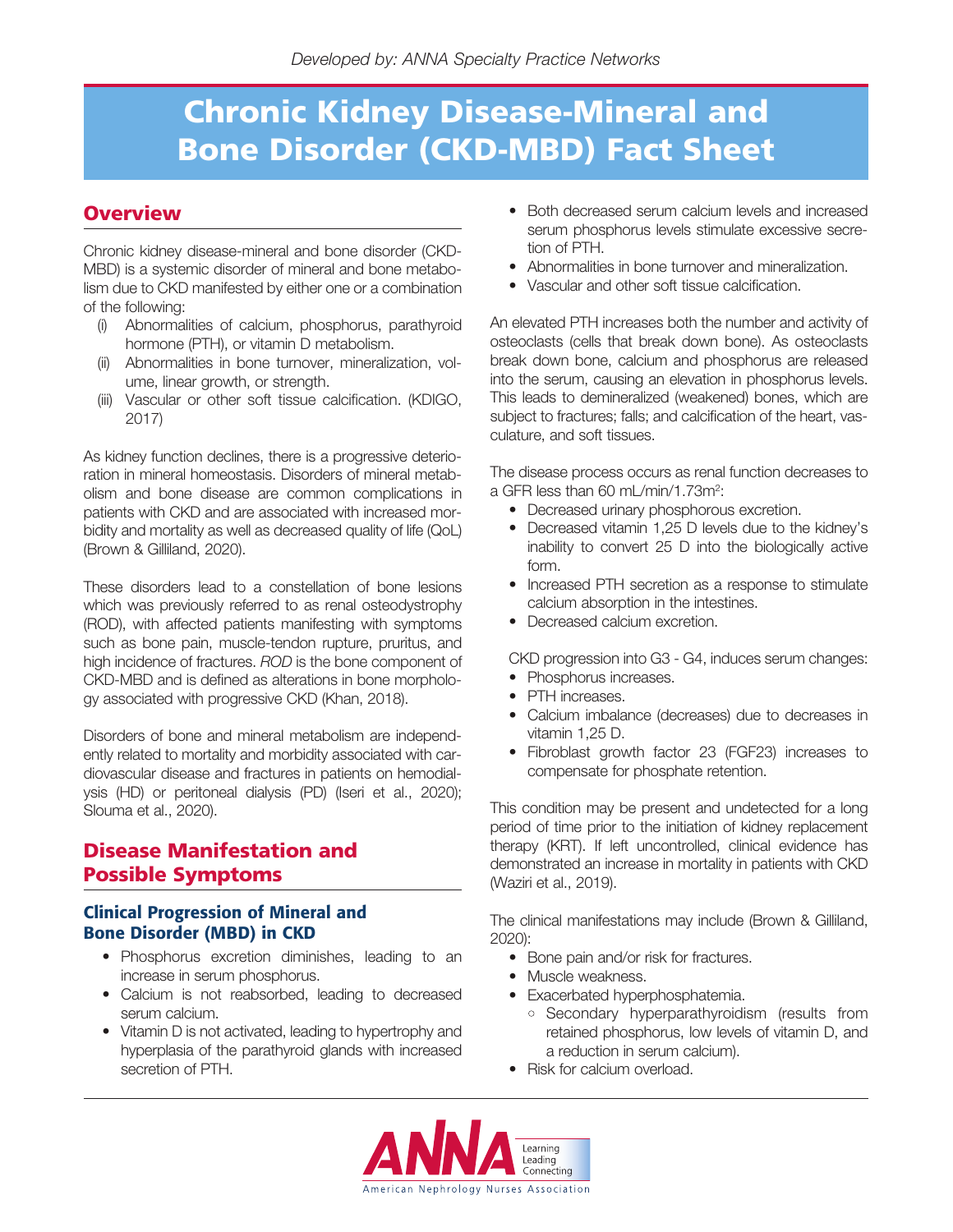- Itching (due to increased phosphorous or PTH levels).
- Coronary and peripheral vascular calcification.
- Reddened eyes (due to capillary deposition of minerals).
- Calcifications of the skin, muscles, and subcutaneous tissues.

## **Diagnostic Testing**

For patients on HD or PD, the following should be maintained at the designated level (Isakova et al., 2017).

### **CKD Stage 5, Patients on Dialysis**

- Serum phosphorus  $(PO<sub>4</sub>)$ : 3.5 to 5.5 mg/dL.
- Serum calcium (Ca): 8.4 to 9.5 mg/dL.
- Calcium/phosphorus (CaPO<sub>4</sub>) Product: less than 55 mg<sup>2</sup>/dL<sup>2</sup>.
- PTH: 150 to 300 pg/mL.

## **Clinical Practice Guidelines**

The following clinical practice guidelines were recommended based on clinical evidence review (KDIGO, 2013).

#### **Stage 3 (GFR 30 to 59 mL/min/1.73m2 )**

- PTH: Greater than the upper limit of normal for the assay used.
- Phosphorous: Within normal limit.
- Calcium: Within normal limit.

#### **Stage 4/5 (GFR 15 to 29 mL/min/1.73m2 )**

- PTH: Greater than the upper limit of normal for the assay used.
- Phosphorous: Maintain normal.
- Calcium: Maintain normal.

### **Stage 5D (or on Replacement Therapy [RRT])**

- PTH: 2 to 9 times the upper limit of normal for the assay used.
- Phosphorous: Treat toward normal.
- Calcium: Maintain normal.

## **Other Laboratory Tests that May Be Useful for All Stages**

- Alkaline phosphatase: 20 to 140 international units/L.
- $CO_2$ : Greater than 22 mEq/L.
- Aluminum levels: Less than 20 mcg/L.
- Vitamin D levels (rarely measured).

## **Other Diagnostic Testing that May Be Useful**

- Bone X-rays for suspected fractures.
- Bone biopsy from the iliac crest.
- Dual imagery X-ray absorptiometry (DXA) to visualize bone lesions.
- Radiographs to detect possible calcifications.
- Electrocardiogram and echocardiogram.

## **Complications of Mineral Imbalance**

### **Vascular Complications**

- Cardiovascular problems resulting in arteriosclerosis, vascular calcification, valvular calcification, and cardiomyopathy.
- Progressing cardiovascular disease may, in turn, lead to cardiovascular problems, such as myocardial infarction, peripheral vascular disease (which presents as calciphylaxis and ulcers in the torso and extremities), and cerebrovascular disease in the form of transient ischemic attacks and cerebrovascular accidents.

## **Osteodystrophy (Bone Disease) Complications**

- Determined by bone biopsy and estimated with monitoring of serum levels.
- High turnover bone diseases:
	- Mixed uremic osteodystrophy with varying de grees of mineralization defects and hyperparathyroid changes.
	- Osteitis fibrosa is an abnormal bone reabsorption, formation, and marrow fibrosis.
- Low turnover bone diseases:
	- Adynamic bone disease suppresses bone formation secondary to hypercalcemia and/or over suppression of PTH.
	- <sup>o</sup> Osteomalacia produces large amounts of unmineralized bone, and it may be aluminum- or nonaluminum-related. Osteomalacia has decreased substantially because aluminum binder use has diminished.

## **Interventions**

Interventions to prevent and treat disorders of bone/mineral metabolism include diet, medications, and dialysis. The patient may require surgical intervention if these interventions are not successful.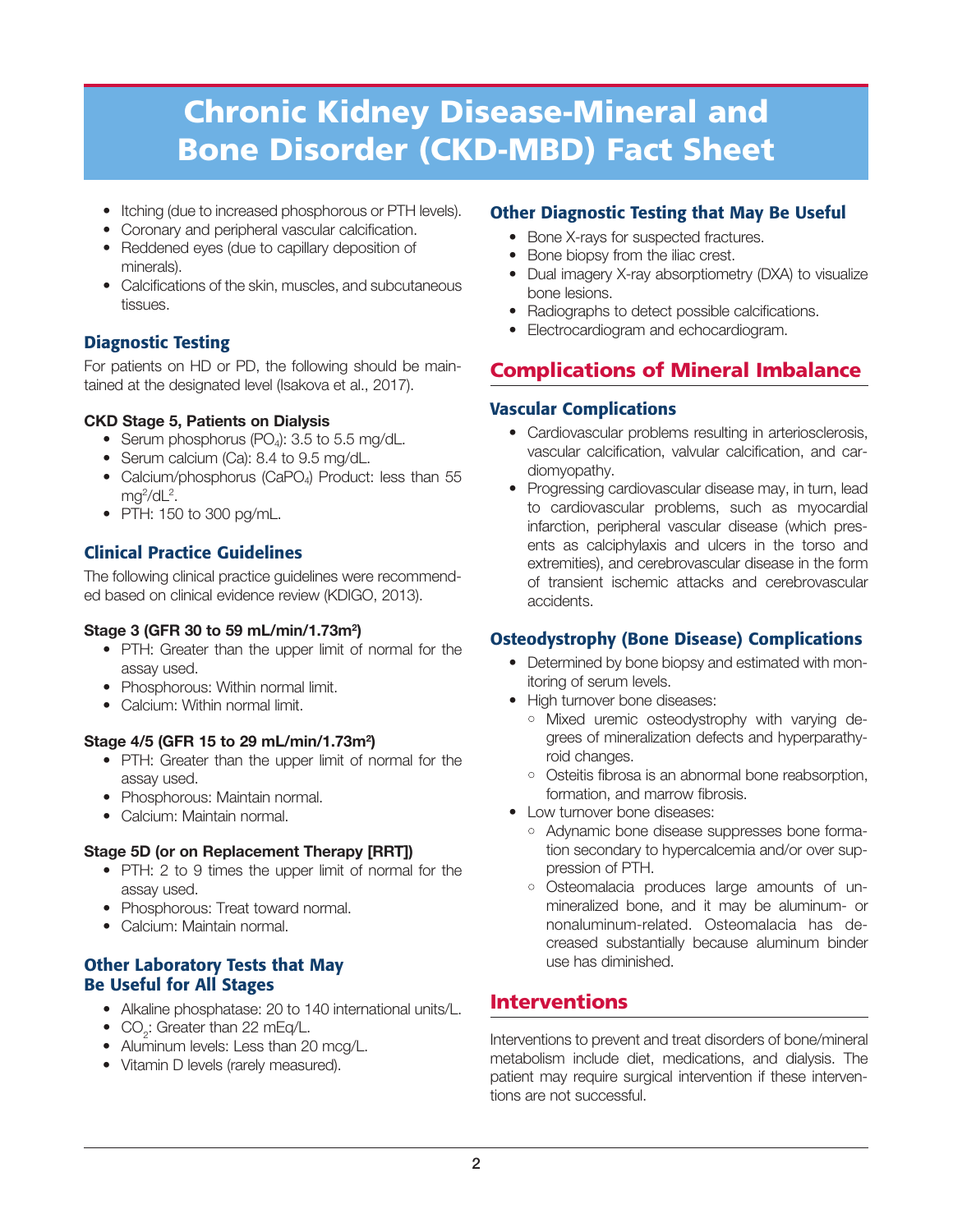## **Diet**

Due to a high need for protein consumption, it is virtually impossible to eat a phosphorus-free diet; therefore, phosphorus is restricted, and phosphate binders must be used. Patients should also be instructed to check food labels for potassium, calcium, or phosphorus, which may impact their overall health.

Isakova and colleagues (2017) suggest the following guidelines for daily mineral intake:

- Phosphorus: 800 to 1,000 mg/day.
- Calcium: 1,000 to 1,200 mg/day from all sources (including phosphate binders).

High-phosphorus foods that should be restricted include (Ignativicius et al., 2021); National Institute of Diabetes and Digestive and Kidney Diseases [NIDDK], 2016):

- Dairy products
- Dark cola.
- Dried beans.
- Whole grains.
- Nuts.
- Baked goods made from a mix.
- Chocolate.
- Foods containing phosphorus additives.
- Processed meats.

## **Medications**

#### **Phosphate Binders**

Phosphate binders work by binding phosphorus in the digestive system, beginning in the small intestine and eliminated in the stool. It is imperative binders be administered with food or as per the package insert. Phosphate binders should not be administered with any other medications. Adherence to prescribed regimens is crucial.

Phosphate binders are a commonly prescribed class of drug for patients with renal disease and account for up to 50% of the daily pill burden in patients with CKD. The frequent adverse drug effects (particularly gastrointestinal intolerance) contribute to poor medication adherence. Therefore, patients should be screened for any underlying gastrointestinal pathology prior to administration of any phosphate binder (Chan et al., 2017).

According to Isakova and colleagues (2017), the following recommendations are stated in the KDOQI and KDIGO guidelines regarding the discontinuation of calcium-based binders in patients with CKD in the presence of:

- Serum calcium greater than 10.2 mg/dL<sup>2</sup> (KDOQI).
- PTH less than 150 pg/mL<sup>2</sup> (KDOQI).
- Signs of calcification on radiographs or other diagnostic reports (KDIGO).

#### **Calcium-Based Binders**

Calcium carbonate (Tums®, Tums® EX), calcium acetate (Phoslo®), and calcium citrate (Citracal®).

#### **Non-Calcium, Non-Metal-Based Binders**

Sevelamer hydrochloride (Renagel®) (Sanofi, 2021a) and sevelamer carbonate (Renvela®) (Sanofi, 2021b).

#### **Metal-Based Binders**

Lanthanum carbonate (Fosrenol®) and aluminum (Alucaps®, Alternagel®, and Basogel®).

• Due to concerns of potential neurological toxicity, it is recommended to avoid or restrict the use of aluminum binders and to advocate for the use of newer binders (KDIGO, 2017).

#### **Magnesium-Based Binders**

- MagneBind®:
	- Requires monitoring of magnesium levels and contains calcium as well (National Kidney Foundation [NKF], 2019).

#### **Vitamin D Analogs**

Vitamin D analogs are used to suppress parathyroid production and secretion and to treat hypocalcemia.

- Calcijex<sup>®</sup> (calcitriol injection):
	- Reduction of PTH has been shown to result in an improvement in renal osteodystrophy (Abbott Laboratories, 2017).
- Rocaltrol<sup>®</sup> (calcitriol capsules and oral solution):
	- Pre-dialysis patients: Rocaltrol is indicated in the management of secondary hyperparathyroidism and resultant metabolic bone disease in patients with moderate to severe chronic renal failure (CCr 15 to 55 mL/min) mL/m2 not yet on dialysis for hyperparathyroidism.
	- Patients on dialysis: Rocaltrol is indicated in the management of hypocalcemia and the resultant metabolic bone disease in patients undergoing chronic renal dialysis.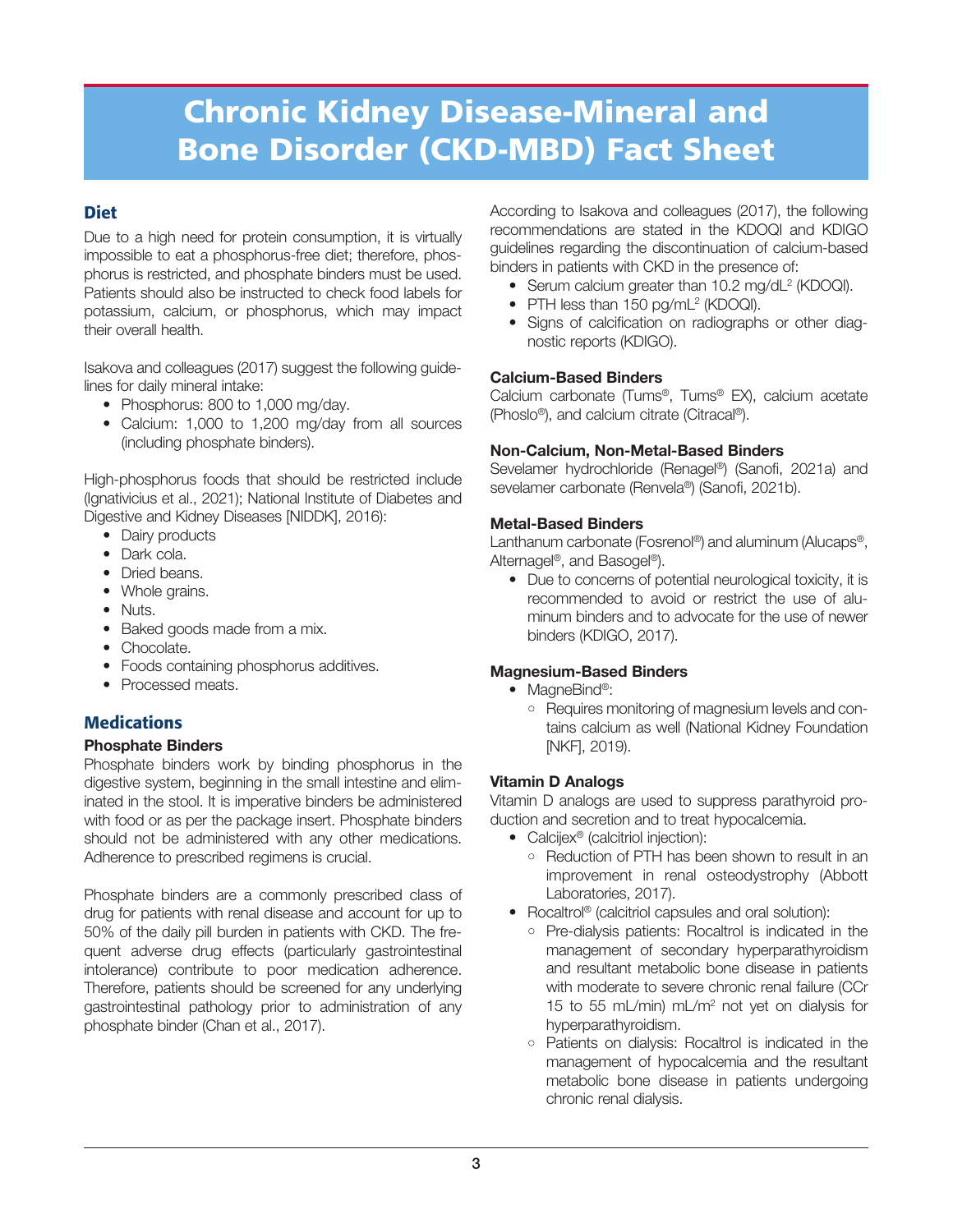- Patients with hypoparathyroidism: Rocaltrol is also indicated in the management of hypocalcemia and its clinical manifestations in patients with post-surgical hypoparathyroidism, idiopathic hypoparathyroidism, and pseudohypoparathyroidism (Validus Pharmaceuticals, 2018).
- Hectorol<sup>®</sup> (doxercalciferol injection):
	- Hectorol is indicated for the treatment of secondary hyperparathyroidism in patients with CKD on dialysis (Sanofi, 2018).
- Hectorol<sup>®</sup> (doxercalciferol capsules):
	- Patients on dialysis: Hectorol is indicated for the treatment of secondary hyperparathyroidism in patients with CKD on dialysis.
	- Pre-dialysis patients: Hectorol is indicated for the treatment of secondary hyperparathyroidism in patients with CKD Stage 3 or Stage 4 (Sanofi, 2018).
- Zemplar® (paricalcitol injection):
	- Zemplar is indicated for the prevention and treatment of secondary hyperparathyroidism associated with CKD Stage 5 (AbbVie Inc., 2021a, 2021b).
- Zemplar<sup>®</sup> (paricalcitol capsules):
	- Pre-dialysis patients: Zemplar is indicated for the prevention and treatment of secondary hyperparathyroidism associated with CKD Stages 3 and 4 (AbbVie Inc., 2021a, 2021b).

#### **Calcimimetic Agents (Cinacalcet [Sensipar®])**

Indicated for the treatment of secondary hyperparathyroidism in patients with CKD on dialysis and for the treatment of hypercalcemia in patients with parathyroid carcinoma. It increases the sensitivity of the calcium-sensing receptors on the parathyroid gland to calcium. Available in tablets (Amgen Inc., 2019).

### **Dialysis (Hemodialysis and Peritoneal Dialysis)**

Dialysate is phosphorus-free to remove the maximum amount of phosphorus. If phosphorus remains elevated, longer or more frequent dialysis may be recommended. The recommended dialysate calcium concentration is 2.5 mg/dL with tailoring to individual patients as needed (NKF, 2019).

### **Parathyroidectomy**

Recommended in patients with severe hyperparathyroidism (iPTH persistently greater than 800 pg/mL) with hypercalcemia and hyperphosphatemia, and non-responsive to medical therapy.

## **Implications for Nephrology Nursing**

The registered nurse needs to assess, educate (importance of diet and compliance of medications), and monitor laboratory values to prevent the progression of metabolic bone disease. The advanced practice registered nurse needs to assess and intervene as follows (Campoy, 2020).

### **Assessment**

- Monitor and interpret laboratory results and diagnostic studies and adjust medications as needed.
- Monitor the patient's ability and response to the treatment plan (i.e., dietary modifications, taking phosphate binders, taking calcium and vitamin D supplements).
- Monitor any development of bone disorders (i.e., calcifications and bone fractures).

### **Intervention**

- Treat disorders of CKD-MBD following evidencebased research and guidelines.
- Order additional laboratory and diagnostic studies as appropriate (i.e., X-ray, bone scan, echocardiogram).
- Adjust diet and medication regimen as indicated based on biochemical parameters and patient response to therapy explaining the importance of the modifications to the patient.
- Refer patients with severe CKD-MBD for bone biopsy and additional bone treatment when warranted (i.e., unexplained fractures, unexplained bone pain, unexplained hypophosphatemia, and possible aluminum toxicity).

## **References**

Abbott Laboratories. (2017). Calcijex® [Package insert]. Author. AbbVie, Inc. (2021a). Zemplar® (paricalcitol) capsules [Package

- insert]. https://www.rxabbvie.com/pdf/Zemplarcappi.pdf AbbVie, Inc. (2021b). Zemplar® (paricalcitol) injection [Package insert]. https://www.rxabbvie.com/pdf/zemplarivpi.pdf
- Amgen Inc. (2019). Sensipar® [Package insert]. https://www. pi.amgen.com/~/media/amgen/repositorysites/pi-amgencom/sensipar/sensipar\_pi\_hcp\_english.pdf
- Brown, J., & Gilliland, M. (2020). Chronic kidney disease. In C.S. Counts (Ed.), Core Curriculum for Nephrology Nursing (7th ed., pp. 329-332). American Nephrology Nurses Association.
- Campoy, S. (2020). Overview of CKD for the APRN. In C.S. Counts, (Ed.), Core curriculum for nephrology nursing (7th ed., pp.517-566). American Nephrology Nurses Association.